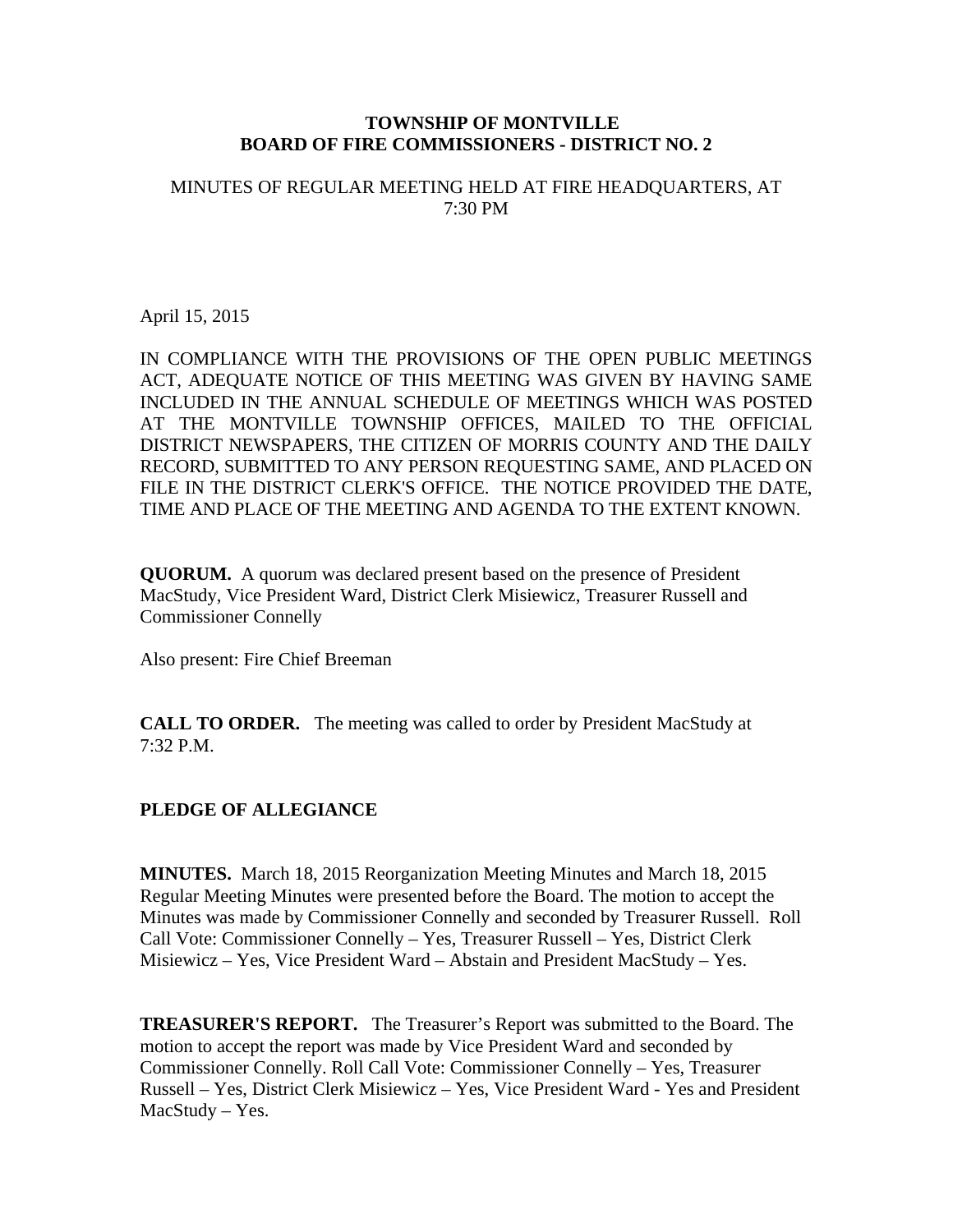**PAYMENT OF BILLS.** Vice President Ward made the appropriate motion to pay the bills on the Bill Detail List as submitted. The motion was seconded by District Clerk Misiewicz. Roll Call Vote: Commissioner Connelly – Yes, Treasurer Russell – Yes, District Clerk Misiewicz – Yes, Vice President Ward – Yes and President MacStudy – Yes.

**CORRESPONDENCE.** Correspondence was read as follows:

- Congress of United States House of Representative Letter February 27, 2015. Treasurer Russell will review the requirements to see if the Board would be able to take advantage of the grant.
- Letter from Kraft & Capizzi April 7, 2015. The Board acknowledges the letter and plans to remain with their current Bond Counsel unless a need to review another firm arises in the future.

**CHIEF'S REPORT.** 7 - Fire Calls, 3- Drills, 10 - Total Calls. Average Attendance - 18

**FIRE PREVENTION REPORT.** Written report was submitted by Fire Official Eggers and reviewed by the Board.

**PUBLIC COMMENTS.** Towaco residents addressed the Board on their position with moving forward with the Verizon Cell Lease Agreement. The Board made a statement that their attorney, Tony Bucco, sent a letter to Verizon to rescind the contract since the protocol required the Board to bid the work before entering into an agreement. The residents asked about the status of the Board's due diligence in reviewing their concerns addressed at the last meeting. The Board advised they were in the process of reviewing each concern and obtaining supportive documentation.

# **UNFINISHED BUSINESS.**

The Board reviewed quotes from Family Carpet in the amount of \$8,250.00 and Worldwide in the amount of \$10,791.60 to furnish and install new carpet on the third floor of the fire department. The quotes were not comparable and the Board agreed to obtain additional quotes. A decision would be made once the quotes contained similar specifications.

Commissioner Connelly is in the process of obtaining additional quotes for the air duct cleaning at Station #1.

Commissioner Connelly advised the Board that the company, Lockers Plus, they were contracted with to purchase new lockers for the fire department went out of business and left their sample lockers at Station #1. The Board agreed to send Lockers Plus a certified letter advising if they do not remove the sample lockers from Station #1, the Board will properly dispose of them. The Board also agreed to void the check that was previously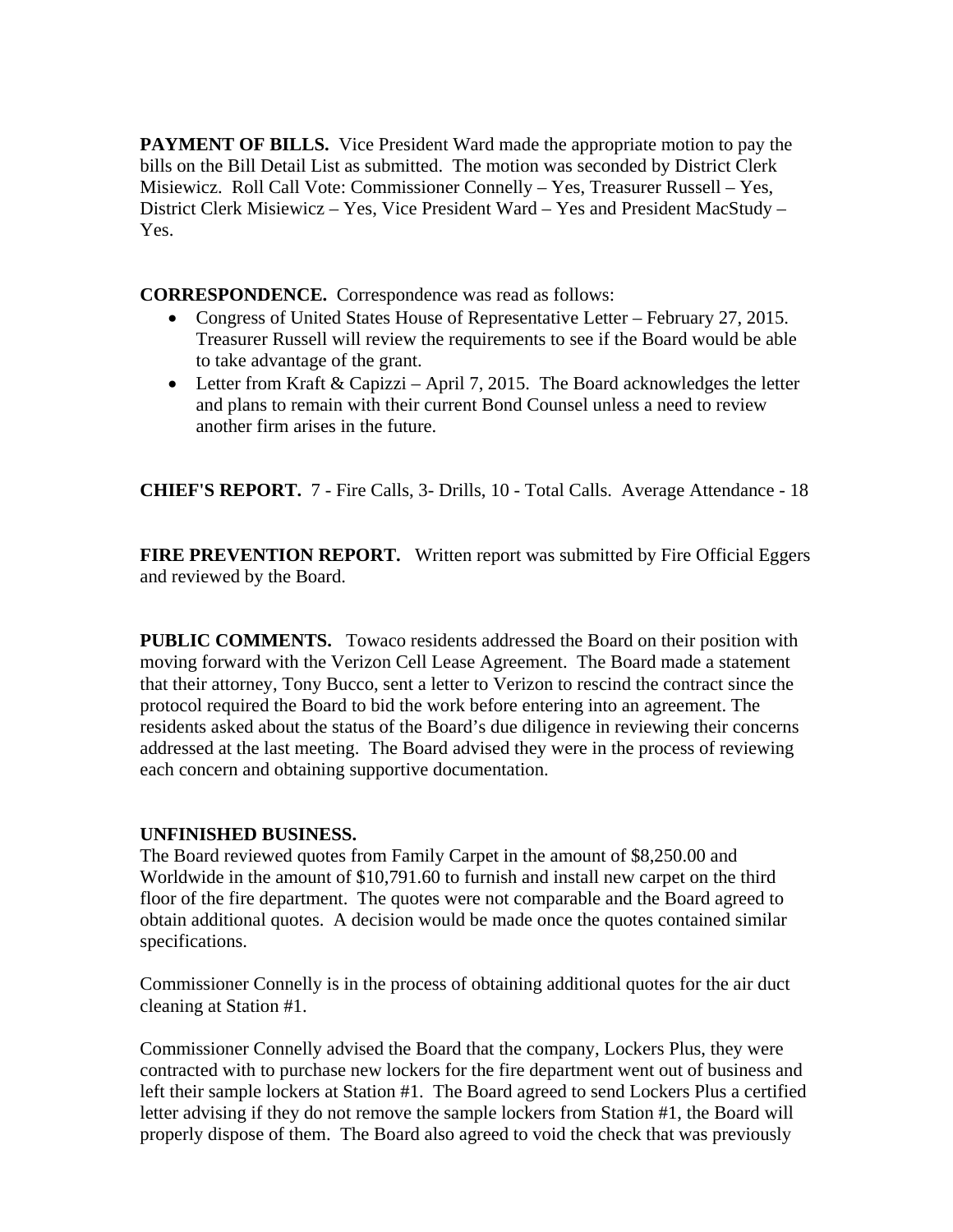approved for payment. A motion was made by Commissioner Connelly and seconded by Vice President Ward.

District Clerk Misiewicz will contact the Township to discuss their co-op arrangement with the Morris County Co-op for the possibility of the Board taking advantage of the competitive pricing to resurface the parking lot at Station #1.

## **NEW BUSINESS.**

Fire Chief Breeman advised the Board that the fire department will take Engine 36-50 for training at the Middlesex Fire Academy.

The Board accepted Fail Safe's quote in the amount of \$1,723.05 for the annual fire hose testing for the fire department. The rate per hose length was the same as in the past years.

The Board postponed the discussion on the review of KCG's maintenance schedule for heating and air-condition and other related issues including the circulating pump and electrostatic filters.

Commissioner Connelly will obtain a quote from AC Daughtry to install security panic buttons in Station #1. AC Daughtry is the Board's current security system company.

The Board postponed discussion on the stairway lighting.

Vice President Ward discussed the new Township radio system - CAD. The fire departments will need to change to this new system to be able to share information. The cost is transfer the information from the fire department's current system to the new CAD system is approximately \$2,500.

Commissioner Connelly will obtain quotes to replace the ceiling tile at Statin #1.

The Board approved Junior Firefighter Membership for Valon Camaj. A motion was made by Commissioner Connelly and seconded by Treasurer Russell.

Joint Meeting is scheduled for April 22, 2015 at 7:00 p.m. at the Pine Brook Fire Department.

A motion was made by Vice President Ward to order five (5) inch binders for the Board meetings. A second motion was not received. The order will not be placed.